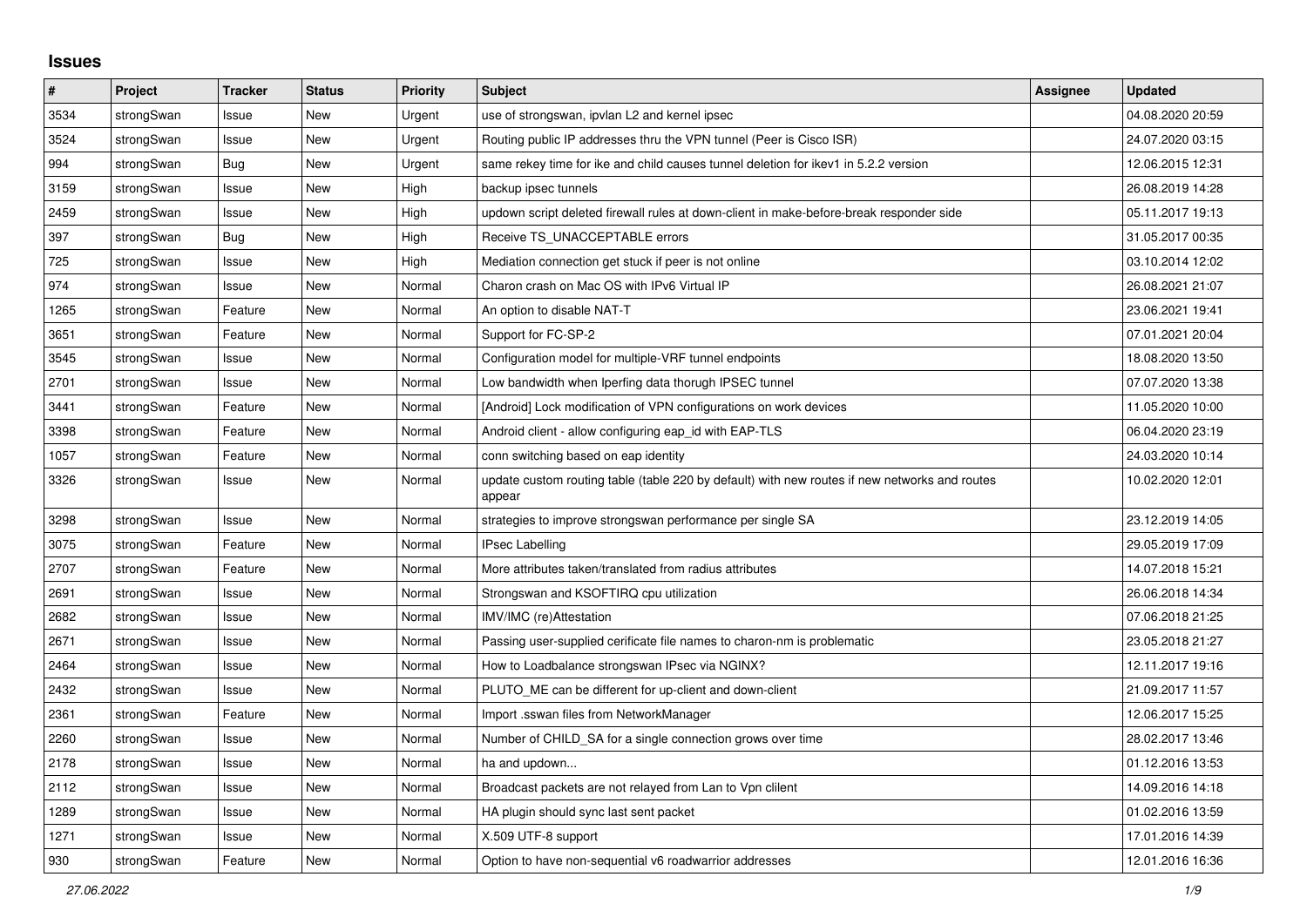| #    | Project    | <b>Tracker</b> | <b>Status</b> | <b>Priority</b> | <b>Subject</b>                                                                                           | <b>Assignee</b> | <b>Updated</b>   |
|------|------------|----------------|---------------|-----------------|----------------------------------------------------------------------------------------------------------|-----------------|------------------|
| 1251 | strongSwan | Feature        | New           | Normal          | FreeBSD HA                                                                                               |                 | 11.01.2016 22:01 |
| 1207 | strongSwan | Feature        | <b>New</b>    | Normal          | Add more than 2 hosts support to HA plugin and make it configurable                                      |                 | 08.12.2015 05:05 |
| 1165 | strongSwan | Issue          | New           | Normal          | StrongSwan Virtual Ip problem                                                                            | Martin Willi    | 19.10.2015 23:59 |
| 1081 | strongSwan | Feature        | New           | Normal          | Active/standby VPN Gateway Failover                                                                      |                 | 21.08.2015 22:01 |
| 973  | strongSwan | Issue          | <b>New</b>    | Normal          | IKEv2 dpd + auto=route + tunnel downtime cause additional CHILD SAs                                      |                 | 29.05.2015 17:40 |
| 357  | strongSwan | Issue          | New           | Normal          | Lifetime in case of IKEv1                                                                                |                 | 18.05.2015 10:40 |
| 927  | strongSwan | Feature        | New           | Normal          | Charon: Implement route events and add an consumer in updown plugin                                      |                 | 11.04.2015 12:02 |
| 926  | strongSwan | Issue          | New           | Normal          | HA: resync errors when a node is joining a cluster                                                       |                 | 10.04.2015 15:05 |
| 923  | strongSwan | Issue          | <b>New</b>    | Normal          | MOBIKE not working on HA cluster                                                                         |                 | 09.04.2015 09:46 |
| 87   | strongSwan | Feature        | <b>New</b>    | Normal          | IPsec Multicast Support                                                                                  |                 | 19.12.2014 14:20 |
| 777  | strongSwan | Issue          | New           | Normal          | column length in attributes table of strongswan database is too short                                    |                 | 25.11.2014 20:46 |
| 766  | strongSwan | Feature        | New           | Normal          | Make retransmit settings tunable by connection                                                           |                 | 14.11.2014 10:02 |
| 746  | strongSwan | Feature        | New           | Normal          | Different radius server(s) for accounting                                                                |                 | 22.10.2014 12:23 |
| 730  | strongSwan | Issue          | New           | Normal          | NAT-NAT fallback                                                                                         |                 | 09.10.2014 12:40 |
| 702  | strongSwan | Issue          | <b>New</b>    | Normal          | ipsec route mode, Strongswan as responder may result collsion in INIT exchange. and ike                  |                 | 12.09.2014 16:34 |
| 697  | strongSwan | Issue          | New           | Normal          | HA: nodes fail to sync data because of UDP packet drops                                                  |                 | 09.09.2014 14:29 |
| 541  | strongSwan | Issue          | New           | Normal          | List of servers in client config (Failover)                                                              |                 | 13.08.2014 15:10 |
| 645  | strongSwan | Feature        | <b>New</b>    | Normal          | Support HeapAlloc() and friends in leak-detective                                                        |                 | 10.07.2014 15:12 |
| 644  | strongSwan | Feature        | New           | Normal          | Non-monolithic Windows build                                                                             |                 | 10.07.2014 15:12 |
| 643  | strongSwan | Feature        | New           | Normal          | CNG/Bcrypt native Windows crypto plugin                                                                  |                 | 10.07.2014 15:12 |
| 642  | strongSwan | Feature        | New           | Normal          | Windows Named Pipe stream and service                                                                    |                 | 10.07.2014 15:11 |
| 641  | strongSwan | Feature        | New           | Normal          | kernel-iph virtual IP support and IKE routing lookups ignoring IPsec routes                              |                 | 10.07.2014 15:11 |
| 640  | strongSwan | Feature        | <b>New</b>    | Normal          | Provide an init_once() abstraction layer                                                                 |                 | 10.07.2014 15:10 |
| 522  | strongSwan | Issue          | New           | Normal          | Mac OS X native application won't update network interface for DNS lookups                               |                 | 08.07.2014 10:23 |
| 628  | strongSwan | Issue          | <b>New</b>    | Normal          | Windows Phone 8.1 - Certificate Pattern Matching                                                         |                 | 30.06.2014 14:06 |
| 619  | strongSwan | Issue          | New           | Normal          | pki --issue should have an --out option                                                                  |                 | 15.06.2014 00:26 |
| 312  | strongSwan | Feature        | New           | Normal          | Feature Request: Option to limit or disable sending of ADDITIONAL_*_ADDRESS list for MOBIKE<br>Responder |                 | 13.03.2013 19:19 |
| 215  | strongSwan | Feature        | New           | Normal          | strongswan NetworkManager plugin: make the "normal" ipsec configuration usable                           |                 | 12.08.2012 04:47 |
| 3457 | strongSwan | Feature        | New           | Low             | user-friendly pkcs11 certificate selection                                                               |                 | 22.05.2020 12:52 |
| 3456 | strongSwan | Feature        | New           | Low             | move to github/gitlab                                                                                    |                 | 22.05.2020 12:27 |
| 3244 | strongSwan | Feature        | New           | Low             | eap-peap on android                                                                                      |                 | 04.11.2019 10:17 |
| 2854 | strongSwan | Feature        | New           | Low             | Srongswan doesn't sending RADIUS Accounting-On/Off on start up / shutdown                                |                 | 10.12.2018 10:19 |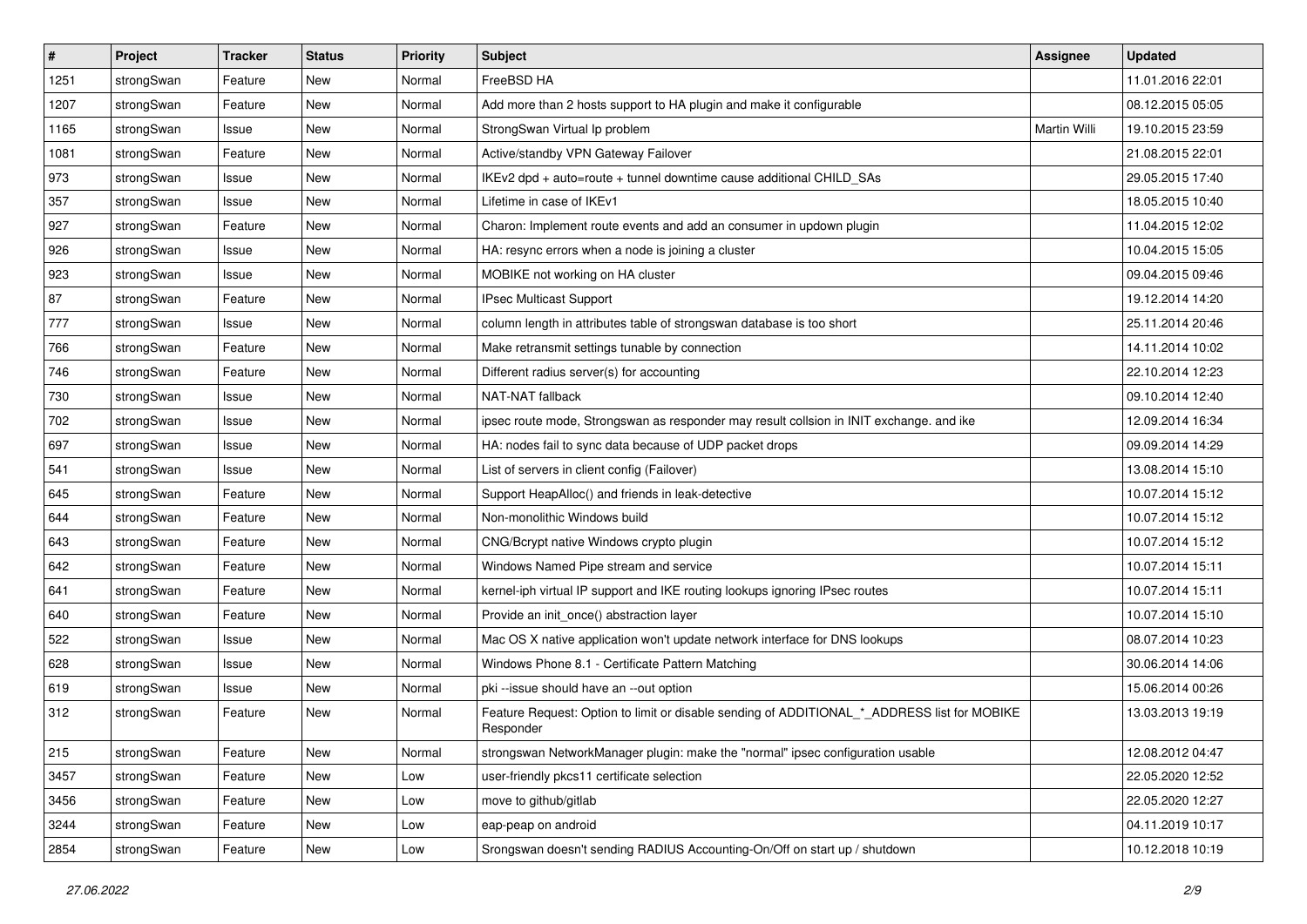| $\vert$ # | Project    | <b>Tracker</b> | <b>Status</b> | Priority | <b>Subject</b>                                                                             | Assignee                        | <b>Updated</b>   |
|-----------|------------|----------------|---------------|----------|--------------------------------------------------------------------------------------------|---------------------------------|------------------|
| 2727      | strongSwan | Feature        | <b>New</b>    | Low      | single pair of selectors per CHILD_SA                                                      |                                 | 23.08.2018 12:08 |
| 38        | strongSwan | Feature        | <b>New</b>    | Low      | OCSP in IKE payload, RFC4806                                                               |                                 | 19.12.2014 14:20 |
| 368       | strongSwan | Feature        | New           | Low      | Add support for UNITY DEF DOMAIN mode config and pass domain to resolvconf                 |                                 | 27.07.2013 01:25 |
| 193       | strongSwan | <b>Bug</b>     | Assigned      | High     | Race condition between acquire jobs and Mobike update while switching WLANs                | <b>Tobias</b><br><b>Brunner</b> | 16.05.2012 12:18 |
| 2189      | strongSwan | Feature        | Assigned      | Normal   | Support RFC 8229: TCP Encapsulation of IKE and IPsec Packets                               | Tobias<br><b>Brunner</b>        | 05.06.2020 19:48 |
| 173       | strongSwan | Feature        | Assigned      | Normal   | Support for IP address ranges in traffic selectors                                         | <b>Tobias</b><br><b>Brunner</b> | 14.06.2012 11:31 |
| 129       | strongSwan | Feature        | Assigned      | Normal   | Relations between ike/child/peer_cfg                                                       | <b>Martin Willi</b>             | 06.02.2012 10:50 |
| 3285      | strongSwan | <b>Bug</b>     | Feedback      | Normal   | Virtual IPs on FreeBSD cannot set IPv6 addresses                                           |                                 | 02.11.2021 11:04 |
| 3670      | strongSwan | Issue          | Feedback      | Normal   | Can routing rules be changed without terminating and re-initiating the tunnel              |                                 | 12.08.2021 14:29 |
| 3104      | strongSwan | Feature        | Feedback      | Normal   | EAP-RADIUS: binding address feature for routers with multiple interfaces connected to LAN. |                                 | 17.06.2021 02:26 |
| 3496      | strongSwan | Issue          | Feedback      | Normal   | Route-based VPN - transport mode                                                           |                                 | 11.02.2021 09:55 |
| 3692      | strongSwan | Issue          | Feedback      | Normal   | Failing IPsec Phase 2 connection between Centos 7 VPS and Cisco ASA5540                    |                                 | 04.02.2021 16:29 |
| 3686      | strongSwan | Issue          | Feedback      | Normal   | Site to clients IPsec and private IP                                                       |                                 | 04.02.2021 11:11 |
| 3685      | strongSwan | Issue          | Feedback      | Normal   | giving up after 5 retransmits                                                              |                                 | 03.02.2021 16:59 |
| 3682      | strongSwan | Issue          | Feedback      | Normal   | Is there a way to mark special case traffic bypass the traffic selectors?                  |                                 | 03.02.2021 16:44 |
| 3689      | strongSwan | Feature        | Feedback      | Normal   | Auto-connect on Wi-Fi network.                                                             |                                 | 03.02.2021 16:32 |
| 3687      | strongSwan | Issue          | Feedback      | Normal   | Strongswan ipsec do not forward package to host                                            |                                 | 02.02.2021 14:40 |
| 3683      | strongSwan | Issue          | Feedback      | Normal   | IKEV2 connection fail to rekey process                                                     |                                 | 28.01.2021 13:25 |
| 3680      | strongSwan | Issue          | Feedback      | Normal   | How to unload a paritcular certificate from strongswan.                                    | Tobias<br><b>Brunner</b>        | 27.01.2021 09:28 |
| 3498      | strongSwan | Issue          | Feedback      | Normal   | FreeBSD + dhcp+farp plugin                                                                 |                                 | 22.01.2021 10:44 |
| 3678      | strongSwan | Issue          | Feedback      | Normal   | IKE authentication credentials are unacceptable - Ubuntu Server - Windows 10 client        |                                 | 19.01.2021 18:29 |
| 2357      | strongSwan | Issue          | Feedback      | Normal   | How to initiate IPsec SA Transport Mode without IKE?                                       |                                 | 18.01.2021 18:36 |
| 3673      | strongSwan | Issue          | Feedback      | Normal   | IKEv2/IPSec MSCHAPv2 fails on Android 11 (API 30).                                         | <b>Tobias</b><br><b>Brunner</b> | 17.01.2021 07:25 |
| 3672      | strongSwan | Issue          | Feedback      | Normal   | ESP connection over IPv6                                                                   |                                 | 14.01.2021 17:04 |
| 3671      | strongSwan | Issue          | Feedback      | Normal   | Windows client failed with 13843 against Strongswan via SQL backend                        |                                 | 13.01.2021 14:43 |
| 3669      | strongSwan | Issue          | Feedback      | Normal   | Failed connection to IKE_SA (Checkpoint Server)                                            |                                 | 08.01.2021 17:58 |
| 3668      | strongSwan | Issue          | Feedback      | Normal   | Configuring the strongSwan Helm chart on openshift                                         | Tobias<br><b>Brunner</b>        | 07.01.2021 16:33 |
| 3663      | strongSwan | Issue          | Feedback      | Normal   | Multiple ways to end up with duplicate / redundant child SA entries                        |                                 | 06.01.2021 16:15 |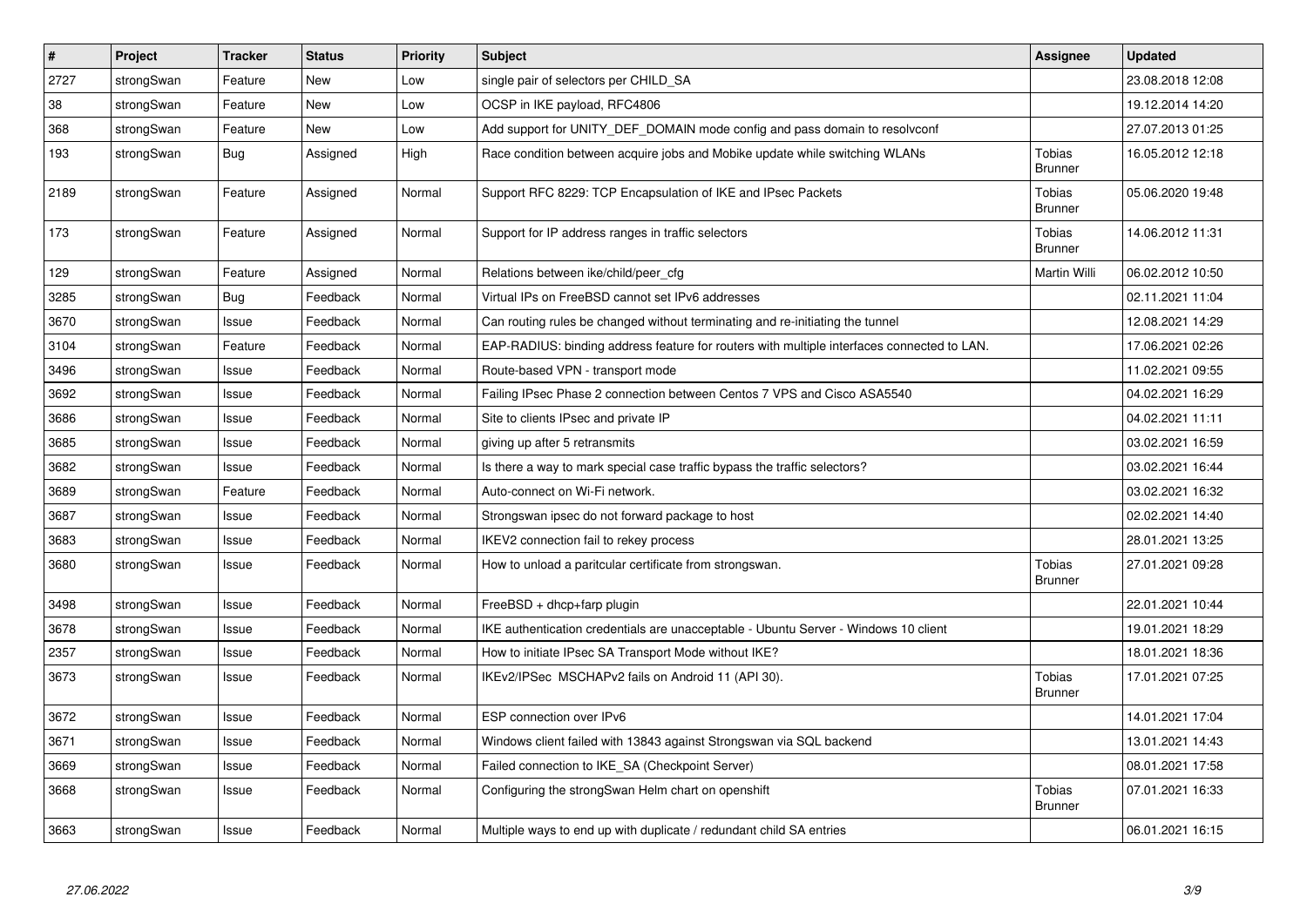| $\sharp$ | Project    | <b>Tracker</b> | <b>Status</b> | <b>Priority</b> | <b>Subject</b>                                                                                                                      | <b>Assignee</b>          | <b>Updated</b>   |
|----------|------------|----------------|---------------|-----------------|-------------------------------------------------------------------------------------------------------------------------------------|--------------------------|------------------|
| 3665     | strongSwan | Issue          | Feedback      | Normal          | When there is data flow, the VPN tunnel will not automatically connect                                                              | Tobias<br><b>Brunner</b> | 05.01.2021 16:26 |
| 3662     | strongSwan | Issue          | Feedback      | Normal          | unamed session                                                                                                                      |                          | 04.01.2021 11:32 |
| 3652     | strongSwan | Issue          | Feedback      | Normal          | In strongswan ipsec.conf, how to set the "ike" parameters so that it can support all hash Algorithm<br>and DH group server support? |                          | 08.12.2020 12:35 |
| 3654     | strongSwan | Issue          | Feedback      | Normal          | The L2tp/ipsec tunnel interface will not be delete when the connect abnormal interrupt.                                             |                          | 08.12.2020 12:24 |
| 3653     | strongSwan | Feature        | Feedback      | Normal          | Is there any possibility to pass any non-standard parameters for tunnels (ike or child sa) for use by<br>custom plugin?             |                          | 08.12.2020 11:03 |
| 3650     | strongSwan | Issue          | Feedback      | Normal          | HA behaves very strange                                                                                                             |                          | 04.12.2020 08:53 |
| 3647     | strongSwan | Issue          | Feedback      | Normal          | Is it possible to receive INTERNAL_IP4_SUBNET attributes in updown scripts                                                          |                          | 02.12.2020 17:06 |
| 3643     | strongSwan | Issue          | Feedback      | Normal          | Strongswan and FRR NHRP                                                                                                             |                          | 01.12.2020 10:55 |
| 3642     | strongSwan | Issue          | Feedback      | Normal          | How to distinguish encapsulated packets from different interfaces                                                                   |                          | 30.11.2020 09:38 |
| 3640     | strongSwan | Issue          | Feedback      | Normal          | Problem surfing via VPN form Android APK on a sepcific Mobile Operator                                                              |                          | 26.11.2020 11:43 |
| 3636     | strongSwan | Issue          | Feedback      | Normal          | Tor behind VPN                                                                                                                      | Tobias<br><b>Brunner</b> | 23.11.2020 14:09 |
| 3630     | strongSwan | Issue          | Feedback      | Normal          | The certificate is loaded but not used.                                                                                             |                          | 18.11.2020 10:29 |
| 3628     | strongSwan | Issue          | Feedback      | Normal          | Constant `retransmit` while establishing CHILD_SA                                                                                   |                          | 16.11.2020 10:14 |
| 3629     | strongSwan | Issue          | Feedback      | Normal          | IPSec enc only on specific dport/proto                                                                                              |                          | 16.11.2020 10:04 |
| 3620     | strongSwan | Issue          | Feedback      | Normal          | L2TP/IPSEC ipsec.conf setting                                                                                                       | Tobias<br><b>Brunner</b> | 12.11.2020 10:14 |
| 3625     | strongSwan | Issue          | Feedback      | Normal          | Always on VPN when the client is on the same LAN as the VPN server                                                                  |                          | 10.11.2020 18:45 |
| 3618     | strongSwan | Issue          | Feedback      | Normal          | Use side-band to configure strongswan's                                                                                             |                          | 09.11.2020 10:38 |
| 3616     | strongSwan | Issue          | Feedback      | Normal          | With Strongswan 5.7.2, unique=never not allowing multiple clients to establish tunnels with same<br>identity                        |                          | 05.11.2020 12:32 |
| 3617     | strongSwan | Issue          | Feedback      | Normal          | full-offload swanctl.conf                                                                                                           |                          | 03.11.2020 17:24 |
| 3614     | strongSwan | Issue          | Feedback      | Normal          | Certificate renewal for about to expire certificates                                                                                |                          | 30.10.2020 13:30 |
| 3607     | strongSwan | Issue          | Feedback      | Normal          | statusall option reports transport established two or three times per IP at start-up                                                |                          | 27.10.2020 16:48 |
| 3611     | strongSwan | Issue          | Feedback      | Normal          | Unable to Send Traffic Using NAT on EC2 Instance                                                                                    |                          | 27.10.2020 16:35 |
| 3610     | strongSwan | Issue          | Feedback      | Normal          | farp plugin conflicts with DHCP service                                                                                             |                          | 26.10.2020 18:06 |
| 3606     | strongSwan | Issue          | Feedback      | Normal          | Using ipsec tunnel from "foreign" subnet                                                                                            | Noel Kuntze              | 26.10.2020 12:23 |
| 3609     | strongSwan | Issue          | Feedback      | Normal          | Potential DNS server IP address conflicts                                                                                           |                          | 26.10.2020 11:12 |
| 3597     | strongSwan | Issue          | Feedback      | Normal          | IPSec Client on CentOS 8 - Can't connect using ShrewSoft VPN config file                                                            |                          | 21.10.2020 16:38 |
| 3604     | strongSwan | Issue          | Feedback      | Normal          | Email Notification on down status                                                                                                   |                          | 21.10.2020 10:54 |
| 3596     | strongSwan | Issue          | Feedback      | Normal          | no issuer certificate found for                                                                                                     |                          | 21.10.2020 03:27 |
| 3603     | strongSwan | Issue          | Feedback      | Normal          | dns issue in config mode                                                                                                            |                          | 20.10.2020 11:50 |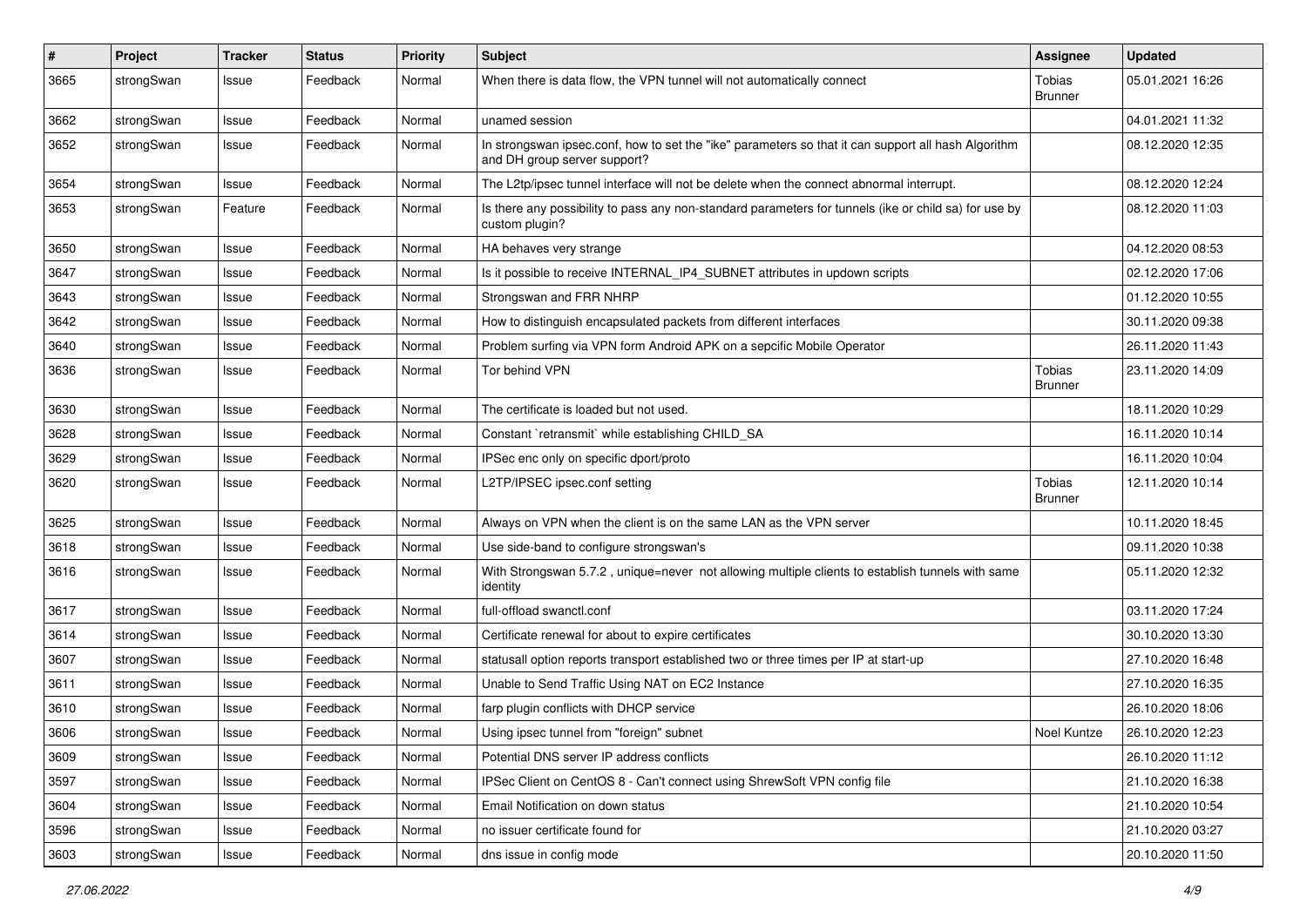| $\vert$ # | Project    | <b>Tracker</b> | <b>Status</b> | <b>Priority</b> | <b>Subject</b>                                                                              | <b>Assignee</b>          | <b>Updated</b>   |
|-----------|------------|----------------|---------------|-----------------|---------------------------------------------------------------------------------------------|--------------------------|------------------|
| 3592      | strongSwan | Issue          | Feedback      | Normal          | Tunnel reported as established but log show "found encrypted payload, but no transform set" |                          | 20.10.2020 10:37 |
| 3598      | strongSwan | Issue          | Feedback      | Normal          | swanctl on Windows: Support aborting execution                                              |                          | 19.10.2020 15:01 |
| 3594      | strongSwan | Issue          | Feedback      | Normal          | How to see the traffic at ESP in UDP SPIs and forwarding rule                               | Tobias<br><b>Brunner</b> | 15.10.2020 13:57 |
| 3593      | strongSwan | Issue          | Feedback      | Normal          | Need variable tracking make_before_break state into updown scripts                          |                          | 13.10.2020 09:59 |
| 3588      | strongSwan | Issue          | Feedback      | Normal          | VPN setup over 4G                                                                           |                          | 08.10.2020 14:13 |
| 3573      | strongSwan | Issue          | Feedback      | Normal          | ike2 and transit traffic                                                                    |                          | 05.10.2020 10:55 |
| 3580      | strongSwan | Issue          | Feedback      | Normal          | encapsulation and packets not routing into tunnel problems                                  |                          | 02.10.2020 10:03 |
| 3584      | strongSwan | Issue          | Feedback      | Normal          | Separate ipsec.conf file per conn and separate ipsec.secrets file per conn                  | Tobias<br><b>Brunner</b> | 30.09.2020 17:06 |
| 3577      | strongSwan | Issue          | Feedback      | Normal          | StrongSwan Connection adding and deleting over network.                                     |                          | 28.09.2020 15:13 |
| 3578      | strongSwan | Issue          | Feedback      | Normal          | ipsec connection to FortiClient VPN                                                         |                          | 28.09.2020 15:08 |
| 3576      | strongSwan | Issue          | Feedback      | Normal          | strongswan on openwrt virtual ip inside ipsec tunnel                                        |                          | 25.09.2020 17:01 |
| 3575      | strongSwan | Issue          | Feedback      | Normal          | Tunnel of IPv6 Over IPv4 not accespting Jumbo Packets                                       |                          | 23.09.2020 16:44 |
| 3568      | strongSwan | Issue          | Feedback      | Normal          | vpn connection is unstable                                                                  |                          | 23.09.2020 16:28 |
| 3566      | strongSwan | Issue          | Feedback      | Normal          | Number of simultaneous connections limited to 1000 in a cluster                             |                          | 18.09.2020 09:46 |
| 3565      | strongSwan | Issue          | Feedback      | Normal          | Filtering out logs or plugin in to do so                                                    |                          | 16.09.2020 11:45 |
| 3564      | strongSwan | Issue          | Feedback      | Normal          | Out of order packets are generated if strong swan is running on multiple cores              |                          | 16.09.2020 10:01 |
| 3561      | strongSwan | Issue          | Feedback      | Normal          | Azure P2S VPN Linux connection error                                                        |                          | 15.09.2020 12:22 |
| 3560      | strongSwan | Issue          | Feedback      | Normal          | PSK tunnel working - Cert fails with fragmention errors                                     | Tobias<br><b>Brunner</b> | 11.09.2020 14:15 |
| 3558      | strongSwan | Issue          | Feedback      | Normal          | deleting half open IKE_SA with x.x.x.x after timeout with iOS device                        |                          | 05.09.2020 21:23 |
| 3536      | strongSwan | Issue          | Feedback      | Normal          | When Create multiple tunnels restart ipsec service will establish fail.                     |                          | 03.09.2020 13:58 |
| 3537      | strongSwan | Issue          | Feedback      | Normal          | IPv6 Packets are not transferred from server to client through IPSec using RPC protocol     |                          | 01.09.2020 12:50 |
| 3552      | strongSwan | Issue          | Feedback      | Normal          | Internet disconnects after once VPN is established                                          |                          | 30.08.2020 05:35 |
| 3291      | strongSwan | Issue          | Feedback      | Normal          | IPSec IKEv2 Client to VPN service 2                                                         | Tobias<br>Brunner        | 16.08.2020 12:58 |
| 3392      | strongSwan | Issue          | Feedback      | Normal          | mark=%unique and no Internet-connection with VPN                                            |                          | 31.07.2020 15:26 |
| 3490      | strongSwan | Issue          | Feedback      | Normal          | Selecting incorrect auth mode for IKEv1                                                     |                          | 21.07.2020 21:26 |
| 3516      | strongSwan | Issue          | Feedback      | Normal          | Close IKE_SA after expiry without rekey/reauth                                              |                          | 20.07.2020 19:32 |
| 3499      | strongSwan | Issue          | Feedback      | Normal          | ISAKMP Signature hash algorithm / EAP-TLS Authentification                                  |                          | 30.06.2020 10:40 |
| 3500      | strongSwan | Issue          | Feedback      | Normal          | swanctl --list-cert not listing all certs                                                   |                          | 29.06.2020 15:25 |
| 3442      | strongSwan | Issue          | Feedback      | Normal          | Apply policy based on network interface in transport mode                                   |                          | 13.05.2020 10:53 |
| 2160      | strongSwan | Issue          | Feedback      | Normal          | support for opportunistic encryption                                                        |                          | 06.05.2020 10:32 |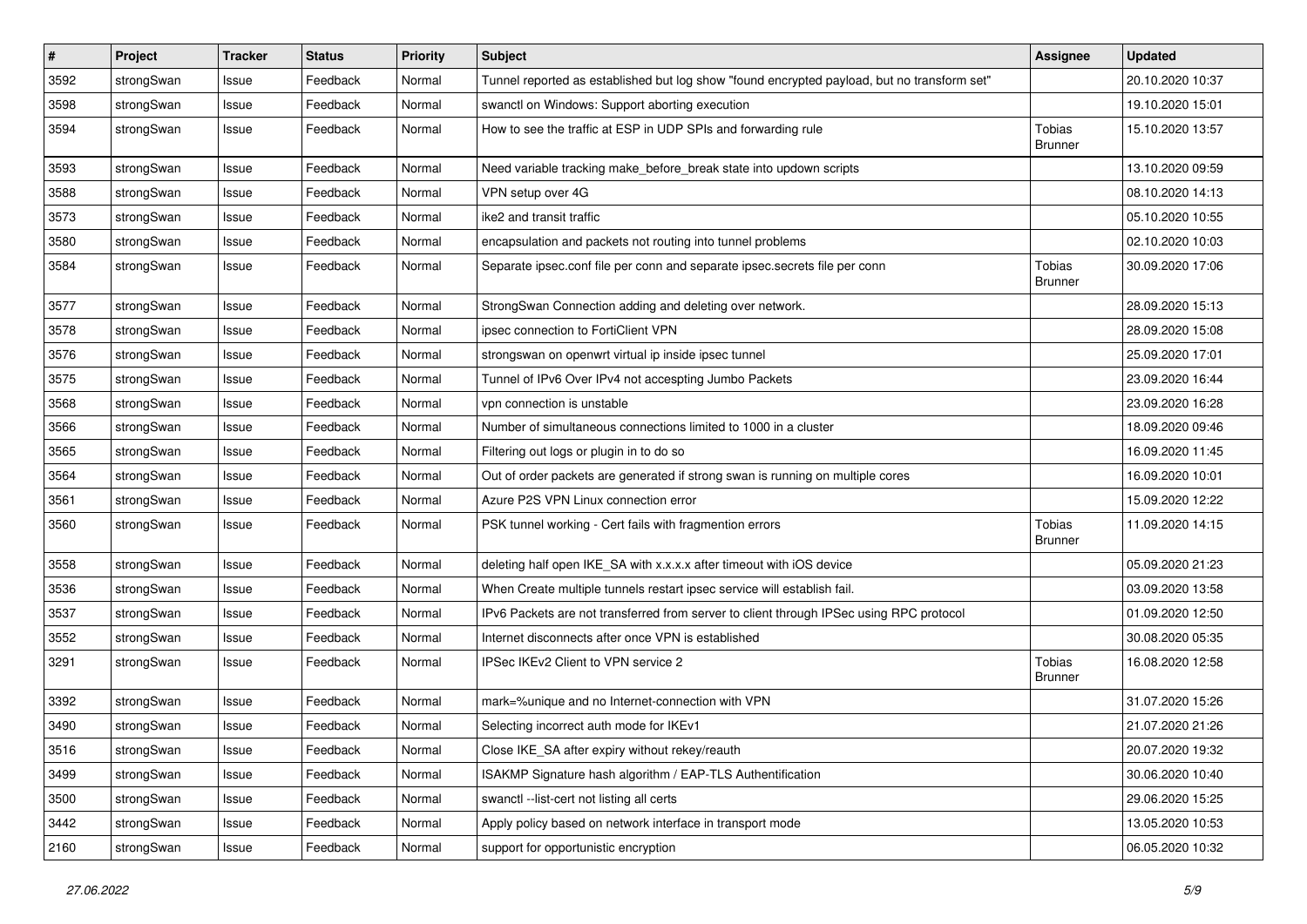| $\sharp$ | Project    | <b>Tracker</b> | <b>Status</b> | <b>Priority</b> | <b>Subject</b>                                                                                              | Assignee          | <b>Updated</b>   |
|----------|------------|----------------|---------------|-----------------|-------------------------------------------------------------------------------------------------------------|-------------------|------------------|
| 3422     | strongSwan | Feature        | Feedback      | Normal          | Allow multiple local id to be specified in a single connection?                                             |                   | 23.04.2020 13:19 |
| 3400     | strongSwan | Issue          | Feedback      | Normal          | Windows 10 IKEv2 rekeying fails                                                                             |                   | 16.04.2020 17:08 |
| 3403     | strongSwan | Issue          | Feedback      | Normal          | IKEv2 natd false detection                                                                                  |                   | 09.04.2020 14:19 |
| 3389     | strongSwan | Issue          | Feedback      | Normal          | Child SAs not getting created after rekeying                                                                |                   | 30.03.2020 15:45 |
| 817      | strongSwan | Issue          | Feedback      | Normal          | <b>IKEv2 IPv6 Router Advertisement</b>                                                                      |                   | 27.03.2020 17:14 |
| 3377     | strongSwan | Issue          | Feedback      | Normal          | Interface ID not configured during HA synchronization                                                       |                   | 18.03.2020 10:15 |
| 3366     | strongSwan | Issue          | Feedback      | Normal          | Uninstall "any" trap policy if start_action=trap with virtual IPs is used                                   |                   | 13.03.2020 14:57 |
| 3342     | strongSwan | Issue          | Feedback      | Normal          | Certain fields in Storngswan on Firestick4K are not editable                                                |                   | 20.02.2020 09:36 |
| 3341     | strongSwan | Bug            | Feedback      | Normal          | Application Icon missing on firestick 4K                                                                    | Tobias<br>Brunner | 20.02.2020 09:31 |
| 3307     | strongSwan | Issue          | Feedback      | Normal          | Probable non compliance with RFC 7296 wrt traffic selector narrowing?                                       |                   | 14.01.2020 16:19 |
| 3304     | strongSwan | Issue          | Feedback      | Normal          | Found unsupported critical X.509 extension: X509v3 Name Constraints                                         |                   | 13.01.2020 14:50 |
| 3282     | strongSwan | Issue          | Feedback      | Normal          | Android VPN client keeps retrying in airplane mode                                                          |                   | 29.11.2019 16:06 |
| 3268     | strongSwan | Issue          | Feedback      | Normal          | Traffic disruption -- policy-based VPN to AWS VPN service                                                   |                   | 15.11.2019 16:53 |
| 3254     | strongSwan | Issue          | Feedback      | Normal          | Log level in android level                                                                                  |                   | 08.11.2019 08:36 |
| 104      | strongSwan | Feature        | Feedback      | Normal          | Postgresql Db Support                                                                                       |                   | 04.09.2019 10:05 |
| 3162     | strongSwan | Feature        | Feedback      | Normal          | Strongswan Android support for default DNS suffixes (UNITY_DEF_DOMAIN flag)                                 |                   | 29.08.2019 10:29 |
| 3151     | strongSwan | Issue          | Feedback      | Normal          | Forecast stops forwarding multicast                                                                         |                   | 26.08.2019 14:06 |
| 3154     | strongSwan | Issue          | Feedback      | Normal          | signature validation failed only with sha2                                                                  |                   | 20.08.2019 11:51 |
| 3135     | strongSwan | Feature        | Feedback      | Normal          | Android client - settings for connection re-try                                                             |                   | 12.08.2019 16:32 |
| 3122     | strongSwan | Issue          | Feedback      | Normal          | Strongswan software iterupts                                                                                |                   | 18.07.2019 02:27 |
| 3097     | strongSwan | Issue          | Feedback      | Normal          | charon restart behaviour                                                                                    |                   | 24.06.2019 16:09 |
| 3072     | strongSwan | Issue          | Feedback      | Normal          | Windows 10: setting WFP SA SPI fails with error 0x80320014                                                  |                   | 29.05.2019 14:34 |
| 2750     | strongSwan | Issue          | Feedback      | Normal          | setting WFP SA SPI failed: 0x80320035                                                                       |                   | 27.05.2019 11:59 |
| 2966     | strongSwan | Issue          | Feedback      | Normal          | Problems with large amount of subnets in leftsubnet configuration                                           |                   | 02.04.2019 10:35 |
| 2972     | strongSwan | Feature        | Feedback      | Normal          | how to add X509v3 Key Usage: Key Encipherment                                                               |                   | 13.03.2019 13:59 |
| 2964     | strongSwan | Issue          | Feedback      | Normal          | Route to IKE Gateway Fails to Update Under Particular Configuration                                         |                   | 13.03.2019 10:38 |
| 2958     | strongSwan | Issue          | Feedback      | Normal          | Trap policies with unspecified remote IP covering multiple specific ports constantly produce new<br>IKE_SAs |                   | 11.03.2019 15:03 |
| 2870     | strongSwan | Issue          | Feedback      | Normal          | DNS resolution outside of tunnel if DNS server is in remote TS                                              |                   | 22.01.2019 11:06 |
| 2400     | strongSwan | Issue          | Feedback      | Normal          | Is DPD supposed to detect dead tunnel, or dead IKE instance                                                 |                   | 11.01.2019 22:53 |
| 2835     | strongSwan | Issue          | Feedback      | Normal          | Rekeyed SA can't be deleted in standby node                                                                 |                   | 19.12.2018 02:52 |
| 2816     | strongSwan | Issue          | Feedback      | Normal          | order of DNS entries is reversed in /etc/resolv.conf                                                        |                   | 06.11.2018 10:41 |
| 2814     | strongSwan | Feature        | Feedback      | Normal          | Force Keepalive Packets if There is no NAT                                                                  |                   | 29.10.2018 15:47 |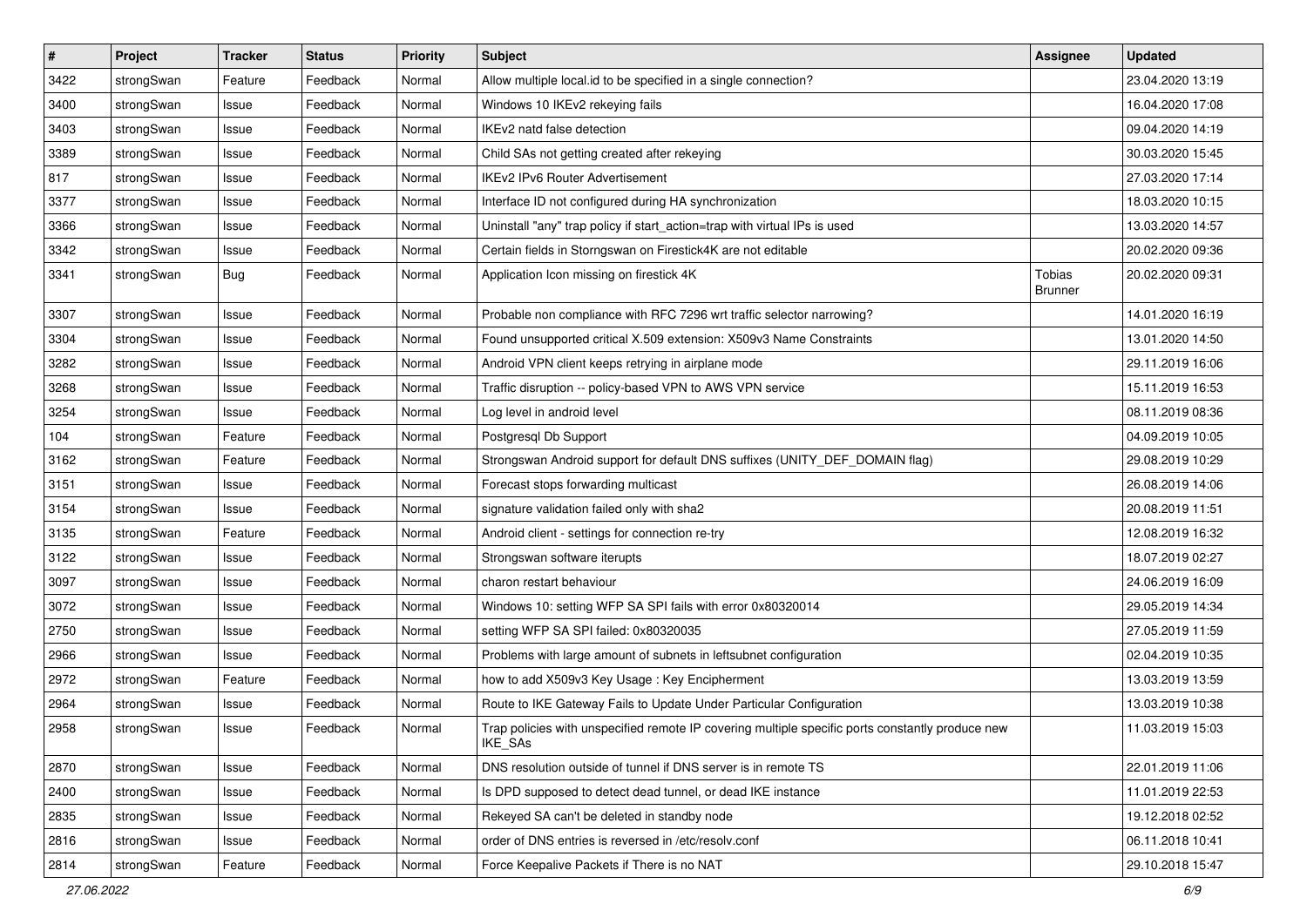| $\vert$ # | Project    | <b>Tracker</b> | <b>Status</b> | <b>Priority</b> | Subject                                                                                                                                                 | <b>Assignee</b> | <b>Updated</b>   |
|-----------|------------|----------------|---------------|-----------------|---------------------------------------------------------------------------------------------------------------------------------------------------------|-----------------|------------------|
| 2793      | strongSwan | Feature        | Feedback      | Normal          | Remote identity with certificate                                                                                                                        |                 | 15.10.2018 10:20 |
| 2729      | strongSwan | Feature        | Feedback      | Normal          | Does Swanctl provide the same option as Ipsec with the rightID using a %?                                                                               |                 | 20.09.2018 17:37 |
| 2726      | strongSwan | Issue          | Feedback      | Normal          | Strongswan selects wrong source IP                                                                                                                      |                 | 23.08.2018 13:38 |
| 2621      | strongSwan | Issue          | Feedback      | Normal          | Android: VPN connection stops working, strongSwan shows Connected                                                                                       |                 | 06.07.2018 13:06 |
| 2678      | strongSwan | Issue          | Feedback      | Normal          | Phase 1 issue                                                                                                                                           |                 | 07.06.2018 20:06 |
| 2668      | strongSwan | Feature        | Feedback      | Normal          | UE shall include the DEVICE_IDENTITY Notify payload                                                                                                     |                 | 22.05.2018 13:48 |
| 352       | strongSwan | Issue          | Feedback      | Normal          | unable to allocate SPIs from kernel when running 32 bit binaries on 64 bit Linux                                                                        |                 | 17.04.2018 14:59 |
| 2618      | strongSwan | Issue          | Feedback      | Normal          | Query regarding assignment of Tunnel IP                                                                                                                 |                 | 09.04.2018 10:57 |
| 2580      | strongSwan | Issue          | Feedback      | Normal          | [CFG] handling xx attribute failed in Android or Ubuntu, but works in macOS                                                                             |                 | 09.03.2018 17:49 |
| 2560      | strongSwan | Issue          | Feedback      | Normal          | Duplicate CA cert requests sent                                                                                                                         |                 | 28.02.2018 10:54 |
| 1068      | strongSwan | Bug            | Feedback      | Normal          | strongswan 5.3.2 and IKEv1 in transport mode causes NO_PROPOSAL_CHOSEN error                                                                            |                 | 26.01.2018 13:30 |
| 2495      | strongSwan | Feature        | Feedback      | Normal          | LibreSSL Plugin                                                                                                                                         |                 | 13.12.2017 09:29 |
| 2494      | strongSwan | Issue          | Feedback      | Normal          | Problems With 64bit Slot IDs With Pkcs11 Plugin                                                                                                         | Jordan Hrycaj   | 12.12.2017 16:03 |
| 2493      | strongSwan | Issue          | Feedback      | Normal          | Pkcs11 Plugin Returns w/Bogus Return Code                                                                                                               | Jordan Hrycaj   | 12.12.2017 15:58 |
| 2446      | strongSwan | Issue          | Feedback      | Normal          | Traffic loss during IKE reauth despite make-before-break enabled                                                                                        |                 | 27.11.2017 17:12 |
| 2077      | strongSwan | Issue          | Feedback      | Normal          | Grace period before reassigning offline IP lease                                                                                                        |                 | 06.10.2017 10:44 |
| 960       | strongSwan | Feature        | Feedback      | Normal          | Raise ALERT_PROPOSAL_MISMATCH_IKE in IKE V1                                                                                                             | Martin Willi    | 30.08.2017 09:05 |
| 2411      | strongSwan | Issue          | Feedback      | Normal          | VPN server name resolution is done via overlay DNS server upon IKE disconnect                                                                           |                 | 22.08.2017 10:42 |
| 2394      | strongSwan | Issue          | Feedback      | Normal          | IP is not assigned after re-authentication                                                                                                              |                 | 04.08.2017 19:03 |
| 2095      | strongSwan | Feature        | Feedback      | Normal          | Support liveness check in Strongswan                                                                                                                    |                 | 31.05.2017 00:56 |
| 1559      | strongSwan | Feature        | Feedback      | Normal          | Expose received XAUTH/EAP username/password prompts via VICI, send secrets via VICI on<br>prompt                                                        |                 | 09.05.2017 16:28 |
| 2319      | strongSwan | Issue          | Feedback      | Normal          | gives up trying to bring up connection after DNS SERVFAIL                                                                                               |                 | 08.05.2017 15:41 |
| 2307      | strongSwan | Feature        | Feedback      | Normal          | Permit installation of trap policy for CHILD_SA configurations with unset local_addrs                                                                   |                 | 26.04.2017 15:04 |
| 2273      | strongSwan | <b>Bug</b>     | Feedback      | Normal          | Unable to install strongswan client helper on OSX El Capitan                                                                                            |                 | 10.03.2017 15:34 |
| 2203      | strongSwan | Issue          | Feedback      | Normal          | Protecting symetric traffic using high availability in gateway to gateway setup (both active)                                                           |                 | 15.02.2017 14:20 |
| 2202      | strongSwan | Feature        | Feedback      | Normal          | Radius NAS IP to be specified                                                                                                                           |                 | 18.01.2017 17:58 |
| 2184      | strongSwan | Issue          | Feedback      | Normal          | configuration with multiple RSA keys                                                                                                                    |                 | 14.12.2016 13:09 |
| 2185      | strongSwan | Feature        | Feedback      | Normal          | INTERNAL IP4 SUBNET Attribute Support in Android Client                                                                                                 |                 | 10.12.2016 01:14 |
| 2165      | strongSwan | Feature        | Feedback      | Normal          | missing LIBRESSL_VERSION_NUMBER support                                                                                                                 |                 | 03.11.2016 09:23 |
| 1082      | strongSwan | Feature        | Feedback      | Normal          | Framed-Route to set leftsubnet                                                                                                                          |                 | 07.10.2016 10:02 |
| 2110      | strongSwan | Issue          | Feedback      | Normal          | Remote Identity (IDr) in IKE AUTH Response is sent as hex-encoded binary value instead of text<br>when setting leftid to type KEY_ID (leftid=@#xxxxxxx) |                 | 13.09.2016 21:42 |
| 1506      | strongSwan | Feature        | Feedback      | Normal          | Enhance DoS protection to deny users that failed Authentication                                                                                         |                 | 17.06.2016 14:31 |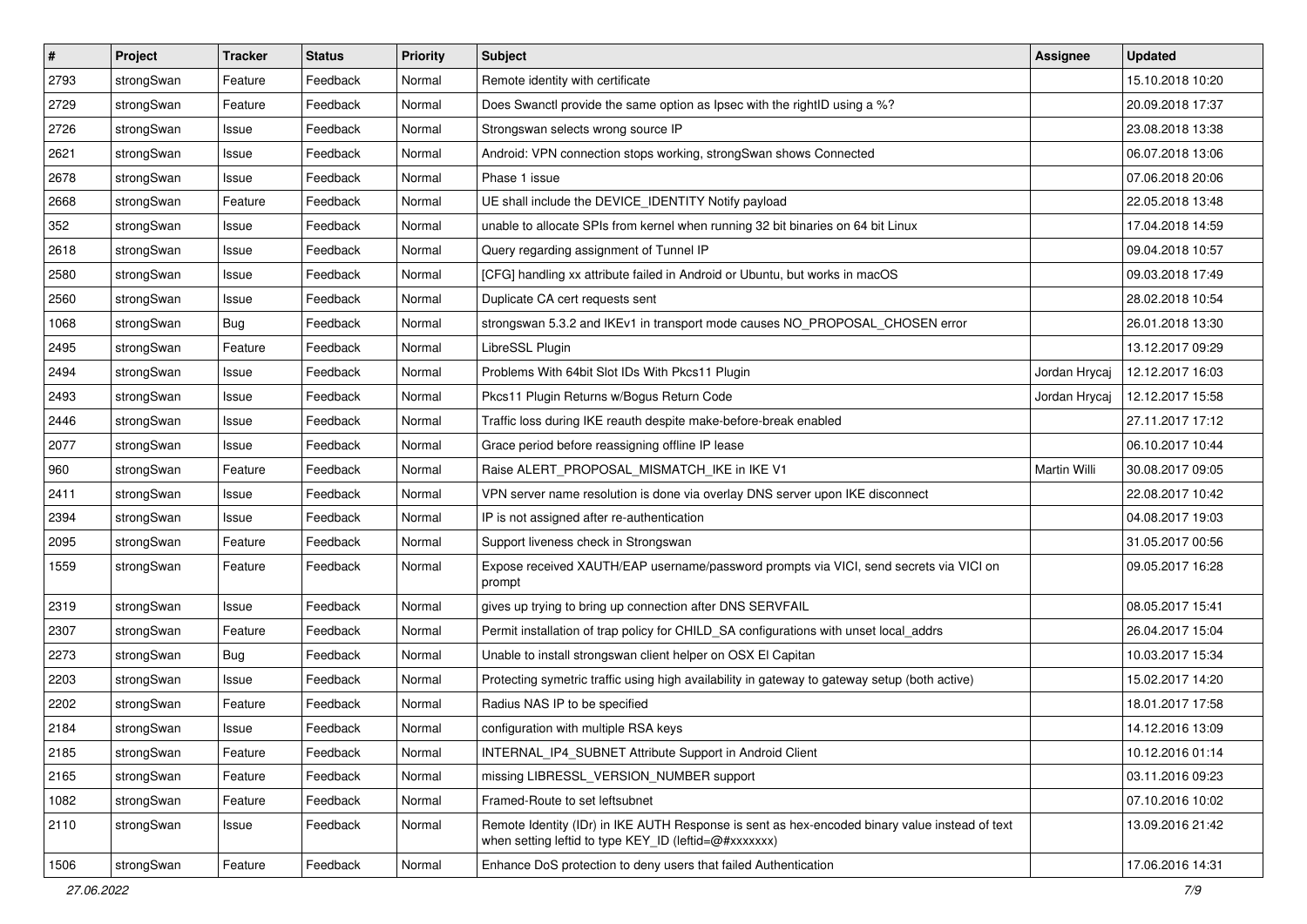| $\sharp$ | Project    | <b>Tracker</b> | <b>Status</b> | Priority | <b>Subject</b>                                                                                          | <b>Assignee</b>                 | <b>Updated</b>   |
|----------|------------|----------------|---------------|----------|---------------------------------------------------------------------------------------------------------|---------------------------------|------------------|
| 1482     | strongSwan | Feature        | Feedback      | Normal   | Allow changing init_limit_half_open etc. at runtime by reloading strongswan.conf                        |                                 | 26.05.2016 14:49 |
| 1456     | strongSwan | Issue          | Feedback      | Normal   | Missing Tunnel-Client-Endpoint & Tunnel-Server-Endpoint AVP in RADIUS Accounting Start/Stop<br>messages |                                 | 11.05.2016 11:54 |
| 1422     | strongSwan | Issue          | Feedback      | Normal   | IKEv1: IKE_SA reauth vs. CHILD_SA rekey race prevents IKE_SA reauthentication in time                   |                                 | 20.04.2016 15:06 |
| 1383     | strongSwan | Issue          | Feedback      | Normal   | How to limit the amount of the installed Child_SAs                                                      |                                 | 08.04.2016 11:20 |
| 1338     | strongSwan | Issue          | Feedback      | Normal   | problem with changing esp algorithm in strongswan                                                       |                                 | 10.03.2016 18:23 |
| 1334     | strongSwan | Issue          | Feedback      | Normal   | Version 5.3.5, duplicated tunnel aftr IKE_SA rekeyed                                                    |                                 | 10.03.2016 11:06 |
| 1276     | strongSwan | Issue          | Feedback      | Normal   | Threading: ext-auth hook blocks any other connection attempt                                            |                                 | 27.01.2016 12:28 |
| 1253     | strongSwan | Feature        | Feedback      | Normal   | Strongswan doesn't support CA bundles                                                                   |                                 | 19.01.2016 11:23 |
| 1008     | strongSwan | Feature        | Feedback      | Normal   | FARP for IPv6                                                                                           |                                 | 14.12.2015 20:59 |
| 162      | strongSwan | Feature        | Feedback      | Normal   | Submit ClusterIP patches mainline                                                                       |                                 | 14.12.2015 20:43 |
| 1157     | strongSwan | Issue          | Feedback      | Normal   | Message ID overflow RFC 5996 2.2                                                                        |                                 | 12.10.2015 13:52 |
| 1000     | strongSwan | Feature        | Feedback      | Normal   | Raise ALERT_TS_MISMATCH in IKE V1                                                                       |                                 | 09.09.2015 12:47 |
| 1079     | strongSwan | Feature        | Feedback      | Normal   | Future Plans for firwall configuration equivalent under FreeBSD                                         |                                 | 21.08.2015 15:58 |
| 482      | strongSwan | Issue          | Feedback      | Normal   | NAT-NAT connection                                                                                      | Tobias<br><b>Brunner</b>        | 09.10.2014 12:37 |
| 693      | strongSwan | Feature        | Feedback      | Normal   | Time policy for roadwarrior                                                                             | Tobias<br><b>Brunner</b>        | 02.09.2014 11:06 |
| 552      | strongSwan | Issue          | Feedback      | Normal   | move pki tool to ipsecdir                                                                               | Tobias<br><b>Brunner</b>        | 14.04.2014 13:52 |
| 456      | strongSwan | <b>Bug</b>     | Feedback      | Normal   | StrongSwan client for OS X crashes                                                                      | Martin Willi                    | 21.03.2014 12:16 |
| 542      | strongSwan | Issue          | Feedback      | Normal   | Nesting tunnels                                                                                         | Andreas<br>Steffen              | 07.03.2014 09:22 |
| 268      | strongSwan | Feature        | Feedback      | Normal   | support for ssh keypairs in strongswan network-manager plugin                                           | Tobias<br><b>Brunner</b>        | 19.02.2014 15:13 |
| 462      | strongSwan | Issue          | Feedback      | Normal   | strongswan android app can not use on android 4.4 OS                                                    | Tobias<br><b>Brunner</b>        | 06.01.2014 13:07 |
| 420      | strongSwan | Feature        | Feedback      | Normal   | Add more of the verbs that were supported by pluto to the updown plugin                                 | Tobias<br><b>Brunner</b>        | 11.10.2013 07:56 |
| 404      | strongSwan | Issue          | Feedback      | Normal   | TNC: Update HowTos and implement some compilation flag checking                                         | Andreas<br>Steffen              | 10.09.2013 13:58 |
| 359      | strongSwan | Issue          | Feedback      | Normal   | Mediation Server Connection                                                                             | <b>Tobias</b><br><b>Brunner</b> | 16.07.2013 16:25 |
| 243      | strongSwan | Feature        | Feedback      | Normal   | Configure routing table in peer                                                                         | Tobias<br><b>Brunner</b>        | 23.05.2013 20:03 |
| 309      | strongSwan | Feature        | Feedback      | Normal   | Problem with Network Aliases for charon.interfaces_ignore and charon.interfaces_use                     | Tobias<br><b>Brunner</b>        | 21.03.2013 19:32 |